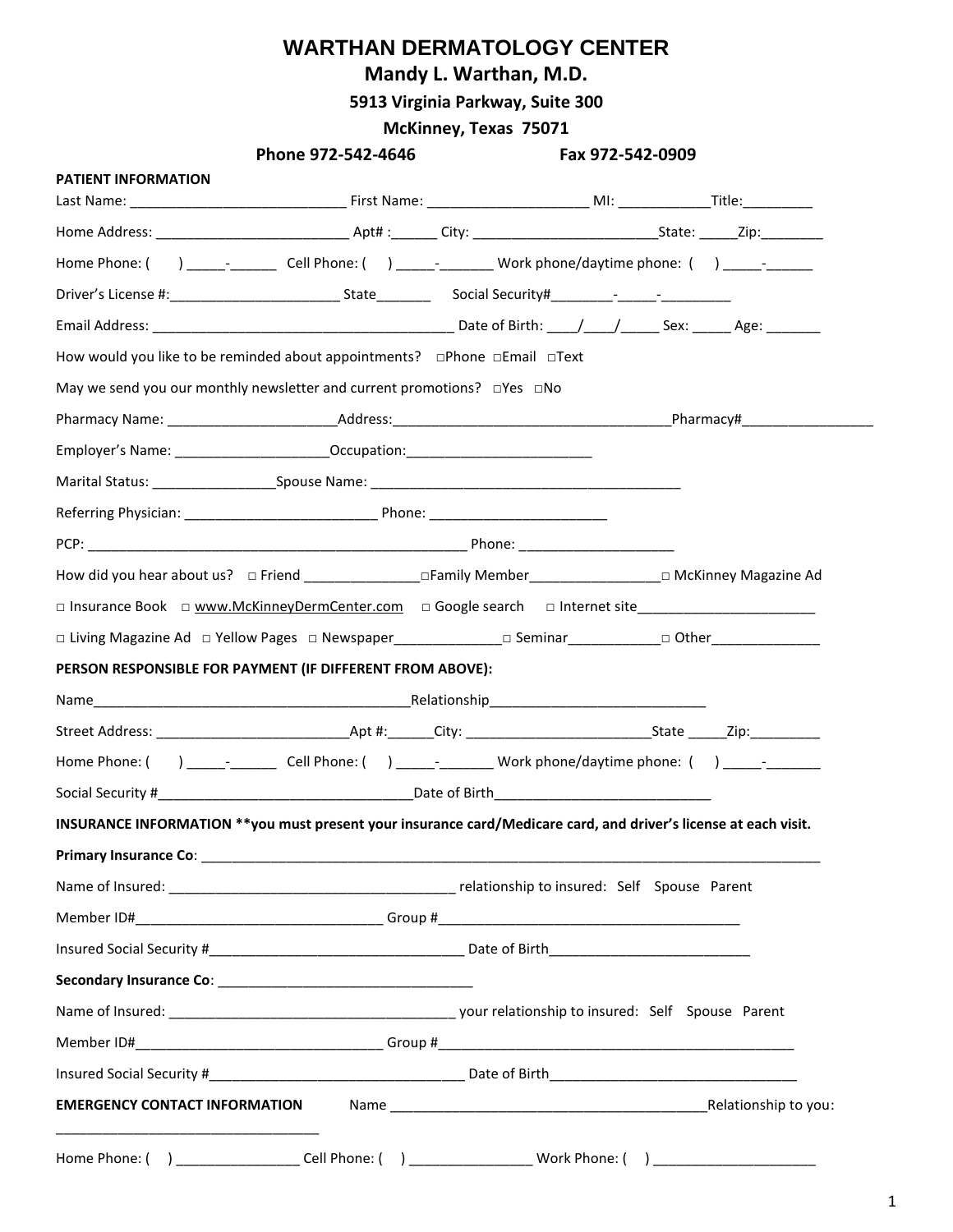### **Mandy L. Warthan, M.D.**

**5913 Virginia Parkway, Suite 300**

**McKinney, Texas 75071**

**Phone 972-542-4646 Fax 972-542-0909**

 **[www.mckinneydermcenter.com](http://www.mckinneydermcenter.com/)**

#### **MEDICAL HISTORY**

| Date of Birth: $\frac{1}{\sqrt{1-\frac{1}{2}}}\$                                                                                        | Male $\Box$ Female $\Box$ |            |        |                          |            |        |
|-----------------------------------------------------------------------------------------------------------------------------------------|---------------------------|------------|--------|--------------------------|------------|--------|
|                                                                                                                                         |                           |            |        |                          |            |        |
|                                                                                                                                         |                           |            |        |                          |            |        |
|                                                                                                                                         |                           |            |        |                          |            |        |
| Have you ever had dental anesthesia (Novocain)? $\Box$ Yes $\Box$ No any bad reaction? $\Box$ Yes                                       |                           |            |        | $\square$ No             |            |        |
| List all medications you are currently taking (including prescriptions, over-the-counter meds, vitamins, herbals):                      |                           |            |        |                          |            |        |
|                                                                                                                                         |                           |            |        |                          |            |        |
|                                                                                                                                         |                           |            |        |                          |            |        |
|                                                                                                                                         |                           |            |        |                          |            |        |
| Do you have any artificial joints (hip, knee, shoulder) or artificial heart valves (animal or cadaver)? _______________________________ |                           |            |        |                          |            |        |
|                                                                                                                                         |                           |            |        |                          |            |        |
| Have you been told you need antibiotics prior to dental or surgical procedures? ______________________________                          |                           |            |        |                          |            |        |
|                                                                                                                                         |                           |            |        |                          |            |        |
| Do you have now or have you ever had disease, condition, or procedures pertaining to:                                                   |                           |            |        | (Please check YES or NO) |            |        |
| Yes<br>No                                                                                                                               |                           | <b>Yes</b> | No.    |                          | <b>Yes</b> | No     |
| Asthma<br>$\begin{array}{ccccccccccccc} \Box & \quad & \Box & \quad & \Box \end{array}$                                                 | GI/Stomach Problems       | $\Box$     | $\Box$ | <b>Blood Transfusion</b> | $\Box$     | $\Box$ |
| Allergic Rhinitis<br>Bladder<br>$\Box$<br>$\Box$                                                                                        |                           | $\Box$     | $\Box$ | If yes, what year?       |            |        |
| Bronchitis<br>Thyroid<br>$\Box$<br>$\Box$                                                                                               |                           | $\Box$     | $\Box$ | Organ Transplant         | $\Box$     | $\Box$ |

| <b>Bronchitis</b>             | $\Box$ | $\Box$ | Thyroid                     | $\Box$ | $\Box$ | Organ Transplant    | $\Box$ | П      |
|-------------------------------|--------|--------|-----------------------------|--------|--------|---------------------|--------|--------|
| Emphysema                     | $\Box$ | $\Box$ | Kidney                      | □      | □      | Tattoo              | П      | $\Box$ |
| High Blood Pressure           | $\Box$ | $\Box$ | <b>Dialysis</b>             | □      | □      | <b>Tuberculosis</b> | $\Box$ | $\Box$ |
| <b>Heart Attack</b>           | $\Box$ | $\Box$ | Arthritis                   | $\Box$ | $\Box$ | Phlebitis           | $\Box$ | $\Box$ |
| <b>Heart Murmur</b>           | $\Box$ | $\Box$ | Lupus                       | □      | □      | Cataracts/Glaucoma  | п      | $\Box$ |
| Irregular Heartbeat           | $\Box$ | $\Box$ | Artificial Joint            | $\Box$ | $\Box$ | Autoimmune Disease  | $\Box$ | $\Box$ |
| <b>Blood Clots</b>            | $\Box$ | $\Box$ | Fibromyalgia                | $\Box$ | $\Box$ | <b>Hives</b>        | п      | $\Box$ |
| <b>Artificial Heart Valve</b> | $\Box$ | $\Box$ | Epilepsy, Seizures          | $\Box$ | $\Box$ | For Women:          |        |        |
| Pacemaker                     | $\Box$ | $\Box$ | Depression                  | $\Box$ | $\Box$ | Polycystic Ovaries  | $\Box$ | $\Box$ |
| Mitral Valve Prolapse         | $\Box$ | $\Box$ | <b>Sexually Transmitted</b> |        |        | Hysterectomy        | $\Box$ | $\Box$ |
| <b>Bleeding Abnormalities</b> | $\Box$ | $\Box$ | <b>Diseases</b>             | $\Box$ | $\Box$ | Are you pregnant?   | $\Box$ | □      |
| Anemia                        | $\Box$ | $\Box$ | HIV/AIDS                    | $\Box$ | $\Box$ | Are you trying to   |        |        |
| Cancer                        | $\Box$ | $\Box$ | <b>Hepatitis</b>            | $\Box$ | $\Box$ | become pregnant?    | $\Box$ | □      |
| <b>Diabetes</b>               | $\Box$ | $\Box$ | If yes, which type?         |        |        | Are you nursing?    | $\Box$ | □      |

List any other diseases or conditions:

List any surgical procedures you have had in the last 6 months: \_\_\_\_\_\_\_\_\_\_\_\_\_\_\_\_\_\_\_\_\_\_\_\_\_\_\_\_\_\_\_\_\_\_\_\_\_\_\_\_\_\_\_\_

Completed by :\_\_\_\_\_\_\_\_\_\_\_\_\_\_\_\_\_\_\_\_\_\_\_\_\_\_( please print) Date: \_\_\_\_\_\_\_\_\_\_\_\_\_\_\_\_\_\_\_\_ Physician Initials: \_\_\_\_\_\_\_

2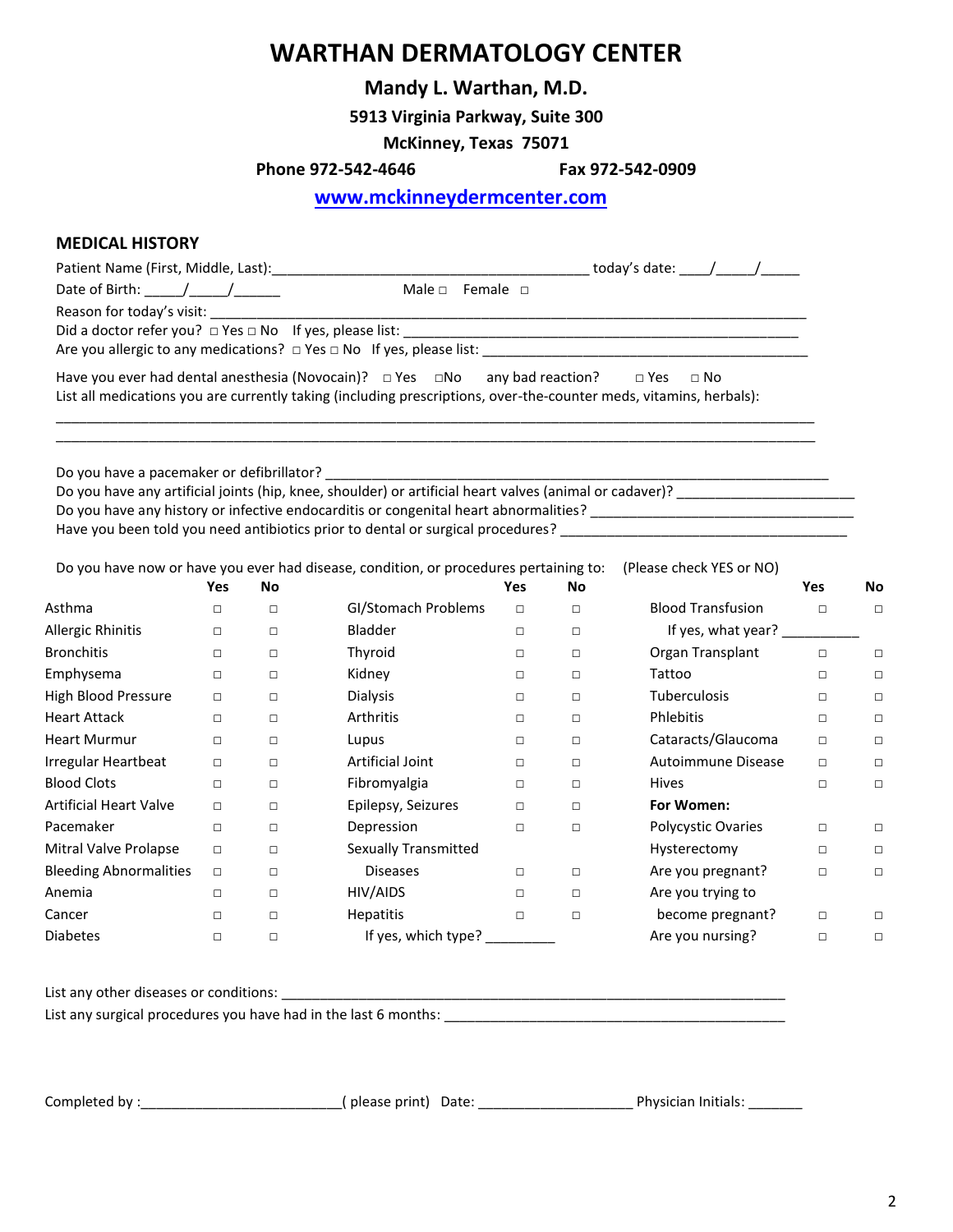| Patient Name (First, Middle, Last): |  |
|-------------------------------------|--|
|                                     |  |

#### **SKIN**

| Have you ever had skin cancer?                                                                                                  | $\Box$ Yes $\Box$ No | If yes, what type? |
|---------------------------------------------------------------------------------------------------------------------------------|----------------------|--------------------|
| Has anyone in your family had skin cancer?                                                                                      | $\Box$ Yes $\Box$ No | If yes, what type? |
| Do you have a history of any specific skin diseases?                                                                            | $\Box$ Yes $\Box$ No | If yes, what type? |
| Do you ever have problems with healing?                                                                                         | $\Box$ Yes $\Box$ No |                    |
| Do you develop keloids (scars) after surgery?                                                                                   | $\Box$ Yes $\Box$ No |                    |
| Do you bleed easily?                                                                                                            | $\Box$ Yes $\Box$ No |                    |
| Have you ever had a full body skin exam?                                                                                        | $\Box$ Yes $\Box$ No | If yes, when?      |
| Number of blistering sunburns as a child:                                                                                       |                      |                    |
| Do you wear sunscreen daily?                                                                                                    | $\Box$ Yes $\Box$ No |                    |
| Do you go to the tanning bed?                                                                                                   | $\Box$ Yes $\Box$ No |                    |
| Do you develop skin rashes in reaction to: $\Box$ Medications $\Box$ Food $\Box$ Bandages $\Box$ Tape $\Box$ Topical Neosporin? |                      |                    |
| $\Box$ Other                                                                                                                    |                      |                    |

### **REVIEW OF SYSTEMS (Please mark which of the following you are currently having)**

| Prone to infection    | $\Box$ | Rash                   | п | Penile/vaginal discharge  | $\Box$ |
|-----------------------|--------|------------------------|---|---------------------------|--------|
| Weight change         | □      | Dry skin               | □ | Irregular menstruation    | $\Box$ |
| Fever/sweats          | $\Box$ | Itchy skin             | П | Painful urination         | $\Box$ |
| Chronic Cough         | $\Box$ | Skin sores             | □ | Frequent urination        | □      |
| Shortness of Breath   | $\Box$ | Hearing problems       | □ | Bad scarring/keloids      | $\Box$ |
| Wheezing              | □      | <b>Dizziness</b>       | □ | Nausea/vomiting when      |        |
| <b>Chest Pain</b>     | $\Box$ | Fainting               | □ | Taking antibiotics        | $\Box$ |
| Palpitations          | $\Box$ | Joint/muscle pain      | □ | (Frequency/urgency)       | □      |
| Easy bleeding         | $\Box$ | Back pain              | □ | Yeast Infection when      |        |
| <b>Blood clots</b>    | $\Box$ | Headaches              | □ | <b>Taking Antibiotics</b> | □      |
| Vision changes        | $\Box$ | <b>Stuffy Nose</b>     | □ | Moodiness                 | $\Box$ |
| Weakness of body part | $\Box$ | Sinus pain             | □ | Anxiety                   | $\Box$ |
| Numbness of body part | $\Box$ | Sore throat/mouth pain | □ | Depression                | □      |

### **FAMILY HISTORY (Please check if someone in your family has these conditions)**

| Basal Cell Carcinoma    | Psoriasis         | Hav fever          |  |
|-------------------------|-------------------|--------------------|--|
| Squamous Cell Carcinoma | Actinic keratosis | Sinus problems     |  |
| Melanoma                | Eczema            | Autoimmune disease |  |

| <b>SOCIAL HISTORY</b>                                                                        |                      |                                                                                                                                                                                                                                |                            |
|----------------------------------------------------------------------------------------------|----------------------|--------------------------------------------------------------------------------------------------------------------------------------------------------------------------------------------------------------------------------|----------------------------|
| Do you drink alcohol?                                                                        |                      | $\Box$ Yes $\Box$ No If Yes, ___________drinks per day                                                                                                                                                                         |                            |
| Do you or have you used IV drugs?                                                            |                      | □Yes □ No If Yes, what? _________________ how often? _____________                                                                                                                                                             |                            |
| Do you smoke?                                                                                |                      | $\square$ Yes $\square$ No If Yes, how many per day?                                                                                                                                                                           |                            |
| Do you chew tobacco?                                                                         | $\Box$ Yes $\Box$ No |                                                                                                                                                                                                                                |                            |
| Have you ever been exposed to HIV/AIDS? $\Box$ Yes $\Box$ No                                 |                      |                                                                                                                                                                                                                                |                            |
| What is your occupation?                                                                     |                      | Hobbies? The contract of the contract of the contract of the contract of the contract of the contract of the contract of the contract of the contract of the contract of the contract of the contract of the contract of the c |                            |
| Marital Status: $\Box$ Single $\Box$ Married $\Box$ Divorced $\Box$ Separated $\Box$ Widowed |                      |                                                                                                                                                                                                                                |                            |
|                                                                                              |                      |                                                                                                                                                                                                                                |                            |
|                                                                                              |                      | (please print) Date: ___________________                                                                                                                                                                                       | Physician Initials: ______ |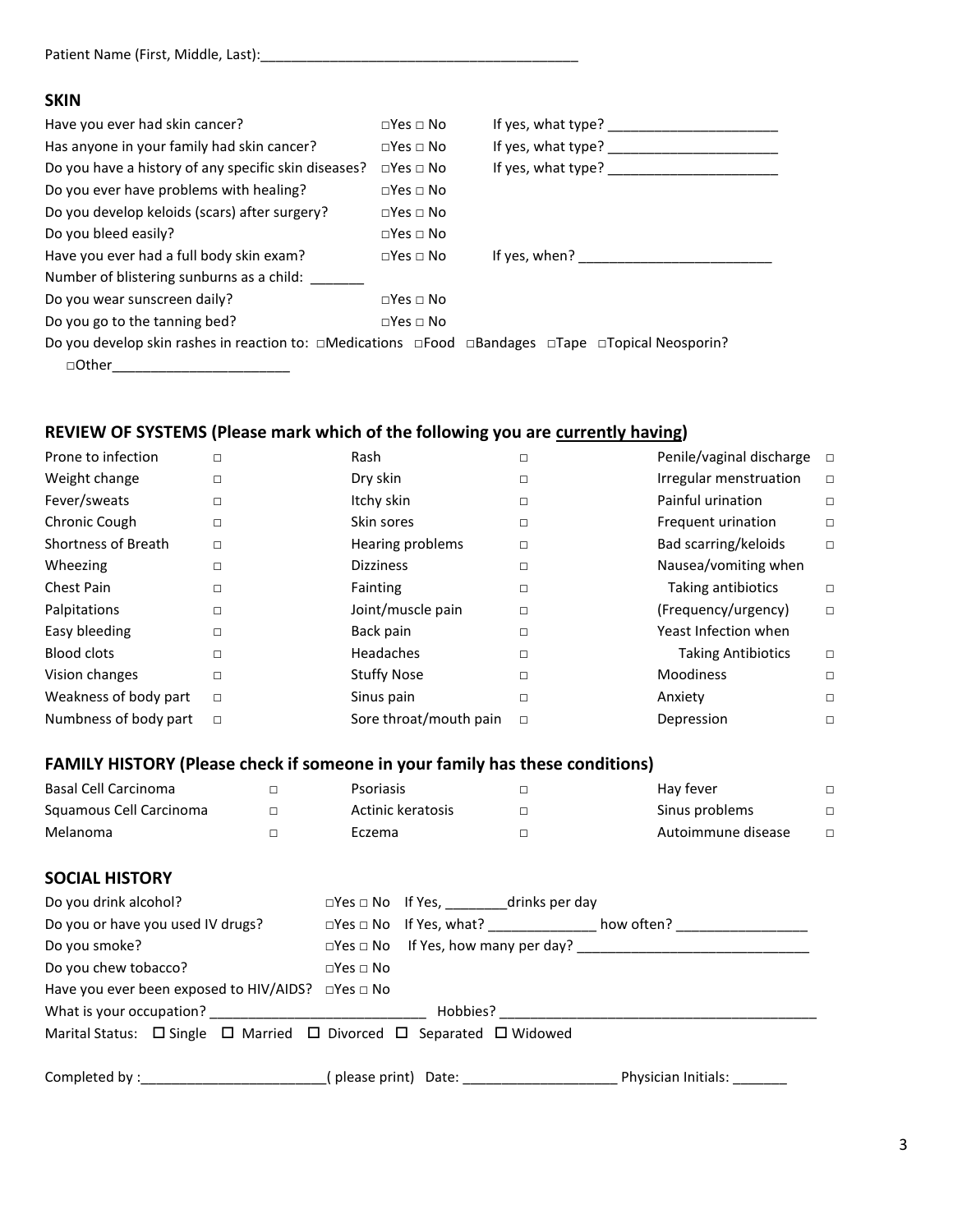Patient Name: <br>
Patient Name: 
2011 12:20 Pate of Birth: 2022 / 2022 / 2022 / 2022 / 2022 / 2022 / 2022 / 2022 / 2022 / 2022 /

### **AUTHORIZATION TO RELEASE INFORMATION TO FAMILY MEMBERS**

Under HIPAA requirements, we are not allowed to give any of your health information to anyone else without your consent. Please sign below if you wish to have us leave of discuss information regarding your appointment, test results, or procedures with a member of your family. Signing this form will only allow us to discuss appointment information, test results, and procedure information with the persons listed below.

I authorize Warthan Dermatology Center to release appointment information, test results, and procedure information to the following individuals:

| <u>. на с</u> | Relation to patient: | Phone: |
|---------------|----------------------|--------|
| $\mathcal{L}$ | Relation to patient: | Phone: |
| 3             | Relation to patient: | Phone: |

Patient Signature: \_\_\_\_\_\_\_\_\_\_\_\_\_\_\_\_\_\_\_\_\_\_\_\_\_\_\_\_\_\_\_\_\_\_\_\_\_\_ Date: \_\_\_\_\_\_\_\_\_\_\_\_\_\_\_\_\_\_\_\_\_\_\_\_\_\_\_\_

#### **AUTHORIZATION TO LEAVE A MESSAGE ON ANSWERING MACHINE**

Under HIPAA requirements, we are not allowed to give any of your health information to anyone else without your consent. Please sign below if you wish to have us leave information regarding your appointment, test results, or procedures on a voicemail or answering machine. Signing this form will only allow us to discuss appointment information, test results, and procedure information on the phone numbers listed below.

I authorize Warthan Dermatology Center to leave a message regarding appointment information, test results, or procedure information on the following answering machines/voicemails.

1. (\_\_\_\_\_\_\_)\_\_\_\_\_\_\_\_\_\_\_\_\_\_\_\_\_\_\_\_\_\_\_\_\_\_\_\_\_\_\_\_ 2. (\_\_\_\_\_\_\_)\_\_\_\_\_\_\_\_\_\_\_\_\_\_\_\_\_\_\_\_\_\_\_\_\_\_\_\_\_\_\_\_

Patient Signature: etc. and the state of the state of the Date: etc. and the state of the state of the state of the state of the state of the state of the state of the state of the state of the state of the state of the st

#### **AUTHORIZATION TO SEND AN EMAIL MESSAGE**

Under HIPAA requirements, we are not allowed to give any of your health information to anyone else without your consent. Please sign below if you wish to have us send information regarding your appointment or procedures in an email. Please note that we cannot transmit any Protected Health or Billing Information in this manner.

I authorize Warthan Dermatology Center to send an email regarding appointment information or procedure information to the following email address:

Email: \_\_\_\_\_\_\_\_\_\_\_\_\_\_\_\_\_\_\_\_\_\_\_\_\_\_\_\_\_\_\_\_\_\_\_\_\_\_\_\_\_\_\_\_\_\_\_\_\_\_\_\_\_\_\_\_

Patient Signature: etc. and the state of the state of the Date: etc. and the state of the state of the state of the state of the state of the state of the state of the state of the state of the state of the state of the st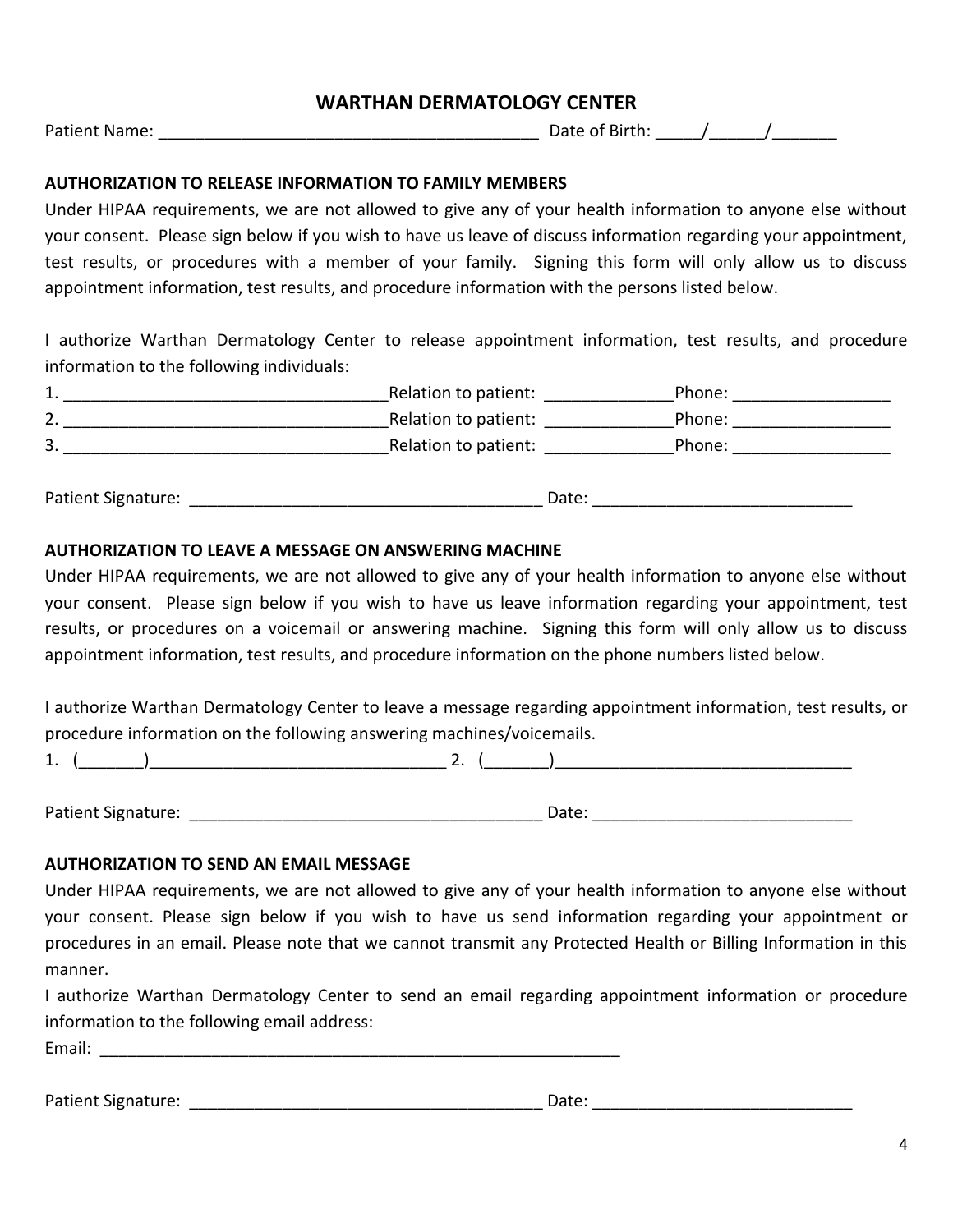# **WARTHAN DERMATOLOGY CENTER FINANCIAL POLICY**

Thank you for selecting our practice for you dermatological needs. Our goal is to provide you with the highest quality of treatment and service. Your complete understanding of your financial responsibilities is an essential element of your care.

- **1. Patients are responsible for all payments including, but not limited to co-pays, co-insurance, deductibles, and past due balances at the time of service. We accept cash, check, debit cards, MasterCard, Discover, American Express, and Visa.**
- **2.** Insurance Policies: We are contracted providers with many insurance plans and will accept assignment of benefits. As a courtesy, we will bill your primary insurance policy to the plans with which we participate. If your insurance company denies your bill, you are ultimately responsible for payment of services not covered by your insurance plan and will be held financially responsible. It is your responsibility to call and check with you insurance as to which services are covered prior to being seen and treated. We do not file on secondary insurances, other than Medicare. **If you are in a "grace period" with your insurance, you will be expected to pay the full self-pay cost of the visit at the time of service. This will be refunded to you once your premiums have been paid, and your insurance processes the claim.**
- 3. All health plans are not the same and do not cover the same services. In the event your insurance plan determines a service to be "not covered," or "not medically necessary", or you do not have an authorization, you will be responsible for the complete charge.
- 4. If you are out-of-network, payment is still due in full at the time of service. We will prepare a receipt for you at the time of service with all the necessary information needed for you to file the claim.
- 5. You must inform the office of all insurance changes, authorization referral requirements, and address changes at the front desk. In the event the office is not informed before care is rendered, you will be responsible for any charges that are denied.
- 6. In cases of divorce or separation, the parent authorizing treatment for a child will be the parent responsible for those charges on the date of the child's office visit. If the divorce decree requires the other parent to pay all or part of the costs, it is the authorizing parent's responsibility to collect from the other parent.
- 7. You may receive a separate bill for laboratory or pathology services from an off-site lab for any tests your physician orders. Or, you may receive a separate pathology bill from Dr. Warthan, as she is also a dermatopathologist and may read your pathology slides herself. In the case you receive a bill from an outside lab; you may discuss any bills with that lab.
- 8. Cosmetic services must be paid in advance of the time of your visit, and all cosmetic services and products are **non-refundable**. These services cannot be billed to your insurance. Cosmetic services include, but are not limited to skin tag removal, benign growth removal, Botox, Restylane, Juvéderm, chemical peels, CoolSculpting, and all laser treatments.
- **9.** You must call us at least 48 hours before your appointment time if you need to reschedule, change, or cancel an appointment**. A \$50 charge will be applied for any appointment that is not cancelled at least 48 hours prior to your appointment time. A deposit of \$500 may be required for all surgical appointments.** If the appointment is missed and not cancelled at least 48 hours before your appointment time, the deposit will not be refunded. **A deposit equal to half of the cost of a cosmetic appointment is required and the same cancellation policy applies.** Patients with multiple missed appointments or cancellations may be discharged from Warthan Dermatology Center.
- **10.** Request of Medical Records -We will provide this information within 15 days from receipt of request and that a fee of \$25 for the FIRST 20 pages and \$.50 for each additional page for preparing and furnishing this information may be charged according to rulings set forth by the Texas State Board of Medical Examiners. **Initial: \_\_\_\_\_\_\_\_**
- **11.** A \$40 returned check fee will be charged for all returned checks. A \$50 Dispute fee will be charged to an account that disputes their credit card charges, and the dispute is ruled unfounded by Merchant Services. Refunds on credit cards incur a 10% processing fee of the refund total or \$10 flat fee, whichever is greater.
- **12.** If your account is past due, you will be assessed late fees and interest. Your account may be turned over to a collection agency, and you will be responsible for the collection fee charged to us by the agency in the amount of \$50, and all attorneys' fees (including litigation, if necessary) in addition to your original outstanding balance.

**I have read and understand the financial policy of Warthan Dermatology Center, and I agree to be bound by its terms. I understand and agree that such terms may be amended in the future by the practice.**

Print Name\_\_\_\_\_\_\_\_\_\_\_\_\_\_\_\_\_\_\_\_\_\_\_\_\_\_\_\_\_\_\_\_\_\_ Signature\_\_\_\_\_\_\_\_\_\_\_\_\_\_\_\_\_\_\_\_\_\_\_\_\_\_\_\_\_\_ Date\_\_\_\_\_\_\_\_\_\_\_\_\_\_\_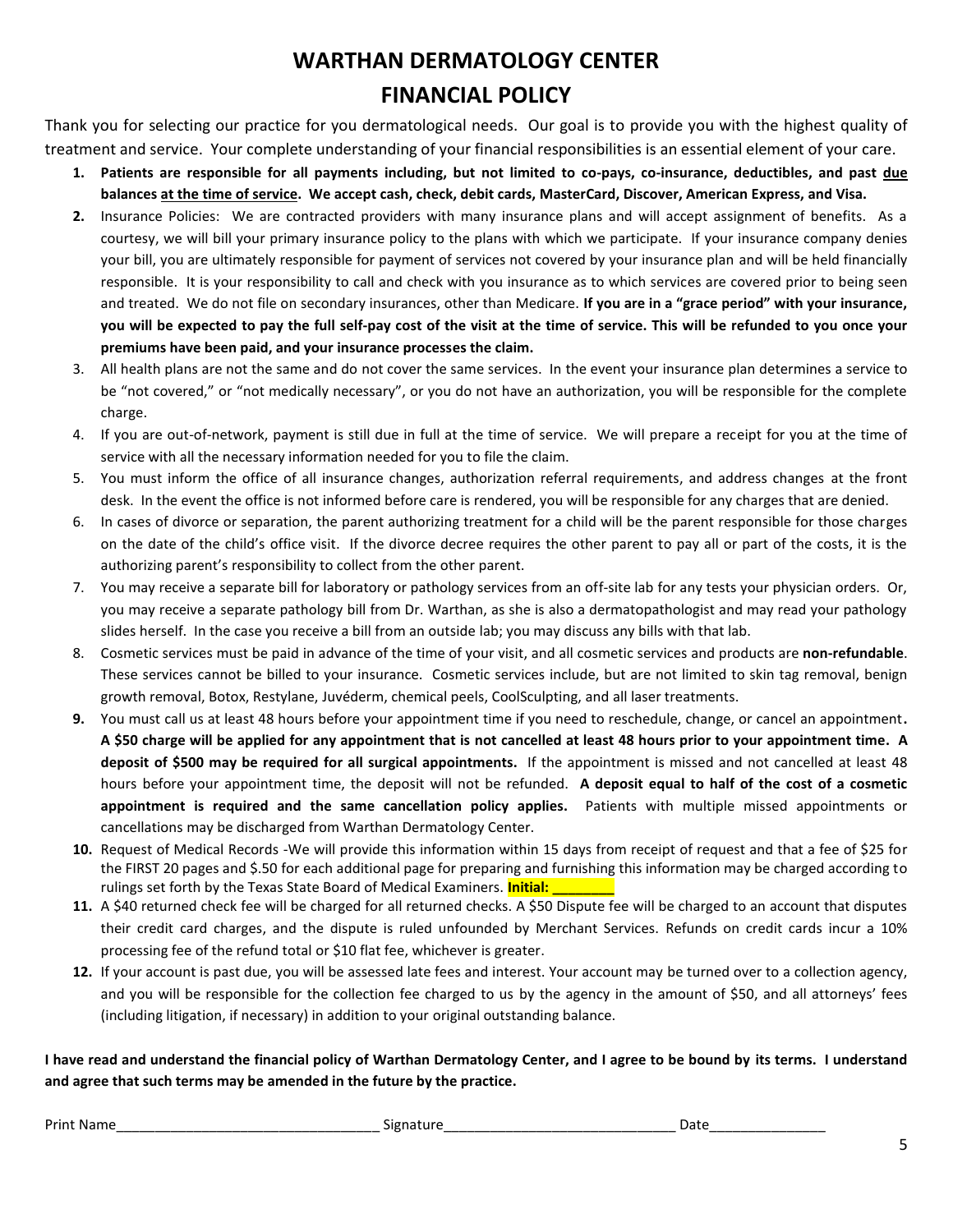#### **PAYMENT OF INSURANCE DEDUCTIBLE**

If we have a contract with your insurance company, our office will file on your insurance for your office visit(s) and any surgical procedure(s) that you may have had done. Most insurance policies have a yearly deductible, the amount of which varies with each policy. After your insurance company pays its share, we request you sign an authorization with a credit card so we can bill your credit card for any outstanding balance that your insurance does not pay. We do accept Medicare, so this same policy applies to Medicare patients. This policy is similar to having a credit card on file for incidentals during a hotel stay or in the case when you are renting a car.

You hereby acknowledge receipt of the services, authorize us to bill the credit card for dermatology services, and agree to take all further actions required to pay the charges in full and to perform the obligations set forth in your agreement with the credit card issuer.

A copy of the charges and current statement will be mailed to you.

Please complete the following information:

|  |  |  | Circle one: Visa Master card American Express Other |  |
|--|--|--|-----------------------------------------------------|--|
|--|--|--|-----------------------------------------------------|--|

Name on Card: **We are also contained as a set of the set of the set of the set of the set of the set of the set of the set of the set of the set of the set of the set of the set of the set of the set of the set of the set** 

Number on Card:

Address of cardholder: \_\_\_\_\_\_\_\_\_\_\_\_\_\_\_\_\_\_\_\_\_\_\_\_\_\_\_\_\_\_\_\_\_\_\_

Expiration date:

|  | PIN # (3 digits on back of card) |  |
|--|----------------------------------|--|
|  |                                  |  |

After Dr. Warthan files my charges with my insurance company, and after my insurance pays its maximum share, I agree to allow Dr. Warthan to file on my credit card listed above for any outstanding balance that my insurance company does not pay, and is then due by me.

| Print Cardholder Name: |  |  |  |
|------------------------|--|--|--|
|                        |  |  |  |
|                        |  |  |  |

Cardholder Signature: \_\_\_\_\_\_\_\_\_\_\_\_\_\_\_\_\_\_\_\_\_\_\_\_\_\_\_\_\_\_\_\_\_\_\_\_\_ Date: \_\_\_\_\_\_\_\_\_\_\_\_\_\_\_\_\_\_\_\_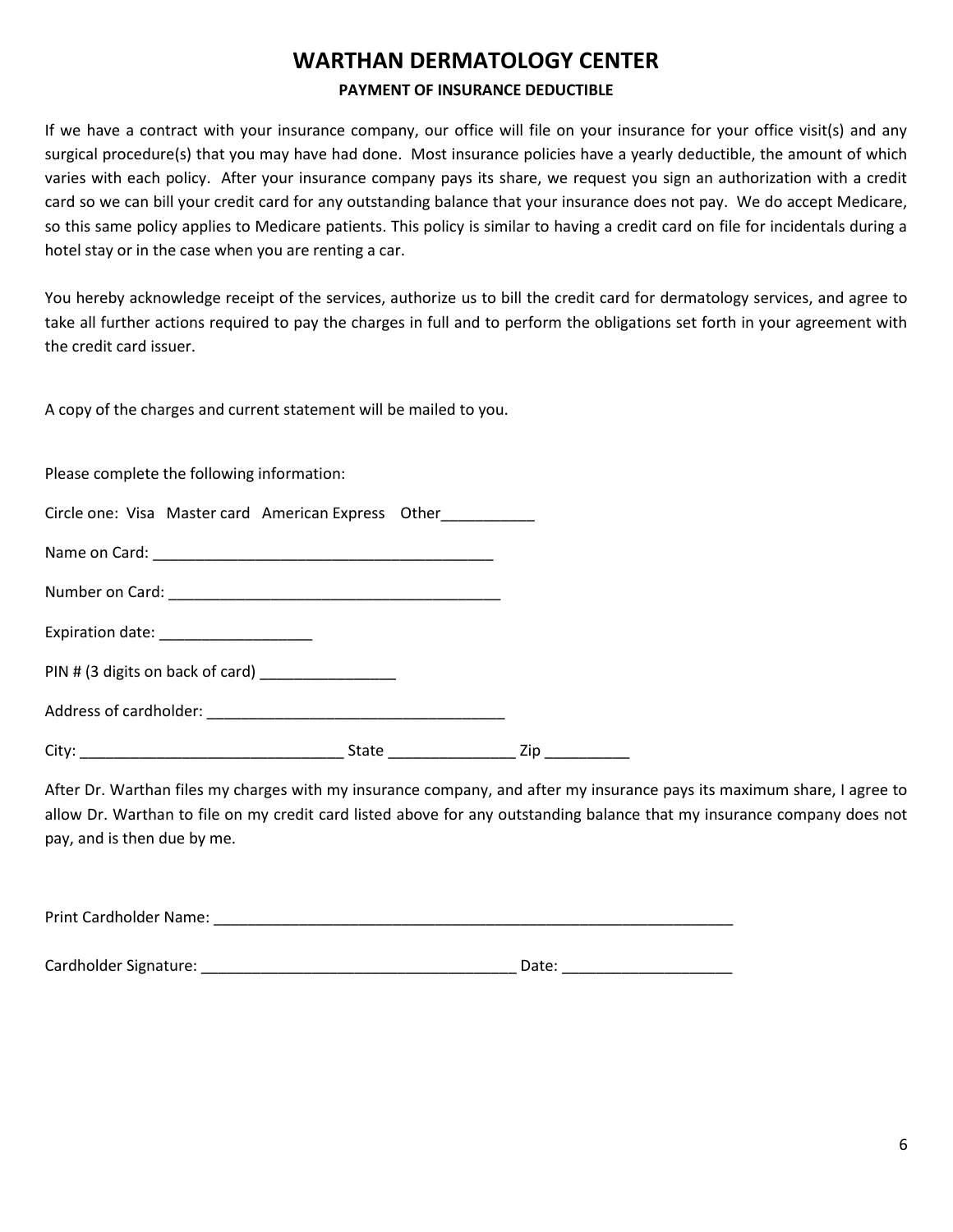# *WARTHAN DERMATOLOGY CENTER SKIN & BODY ASSESSMENT*

| What issues are you mainly concerned with?                                                                                                                                                                     |                                                                                                                                                                                                                                |  |  |
|----------------------------------------------------------------------------------------------------------------------------------------------------------------------------------------------------------------|--------------------------------------------------------------------------------------------------------------------------------------------------------------------------------------------------------------------------------|--|--|
| Fine lines and wrinkles                                                                                                                                                                                        | <b>Spider Veins</b>                                                                                                                                                                                                            |  |  |
| Deep wrinkles around nose/mouth                                                                                                                                                                                | Brown Age/Sun Spots                                                                                                                                                                                                            |  |  |
| Double chin                                                                                                                                                                                                    |                                                                                                                                                                                                                                |  |  |
| Darkness or thin skin around eyes                                                                                                                                                                              | Facial discoloration or mask-like                                                                                                                                                                                              |  |  |
| Sparse or thinning lashes                                                                                                                                                                                      | appearance                                                                                                                                                                                                                     |  |  |
| <b>Acne Scarring</b>                                                                                                                                                                                           | Dull complexion                                                                                                                                                                                                                |  |  |
| Excess or unwanted body hair                                                                                                                                                                                   | <b>Skin Care Products</b>                                                                                                                                                                                                      |  |  |
| Face/neck sagging                                                                                                                                                                                              | Sunscreen advice                                                                                                                                                                                                               |  |  |
| Stubborn fat or bulging areas                                                                                                                                                                                  |                                                                                                                                                                                                                                |  |  |
| Would you like us to teach you how to care for your skin?                                                                                                                                                      | $\Box$ No<br>$\Box$ Yes                                                                                                                                                                                                        |  |  |
| What cosmetic procedures, if any, have you had in the past?                                                                                                                                                    |                                                                                                                                                                                                                                |  |  |
| Were you pleased with the outcome? If not, why?                                                                                                                                                                |                                                                                                                                                                                                                                |  |  |
| In our office, we hold cosmetic open houses and parties to learn more about certain cosmetic procedures,<br>specials, and promotions. Would you like an email invitation to these events? $\Box$ Yes $\Box$ No |                                                                                                                                                                                                                                |  |  |
| What topics would be of interest to you?                                                                                                                                                                       |                                                                                                                                                                                                                                |  |  |
| May we notify you by email with monthly specials, news, and events? $\Box$ Yes $\Box$ No                                                                                                                       |                                                                                                                                                                                                                                |  |  |
|                                                                                                                                                                                                                |                                                                                                                                                                                                                                |  |  |
| Follow our blog at mckinneydermcenter.com!                                                                                                                                                                     |                                                                                                                                                                                                                                |  |  |
|                                                                                                                                                                                                                |                                                                                                                                                                                                                                |  |  |
|                                                                                                                                                                                                                | Date: the contract of the contract of the contract of the contract of the contract of the contract of the contract of the contract of the contract of the contract of the contract of the contract of the contract of the cont |  |  |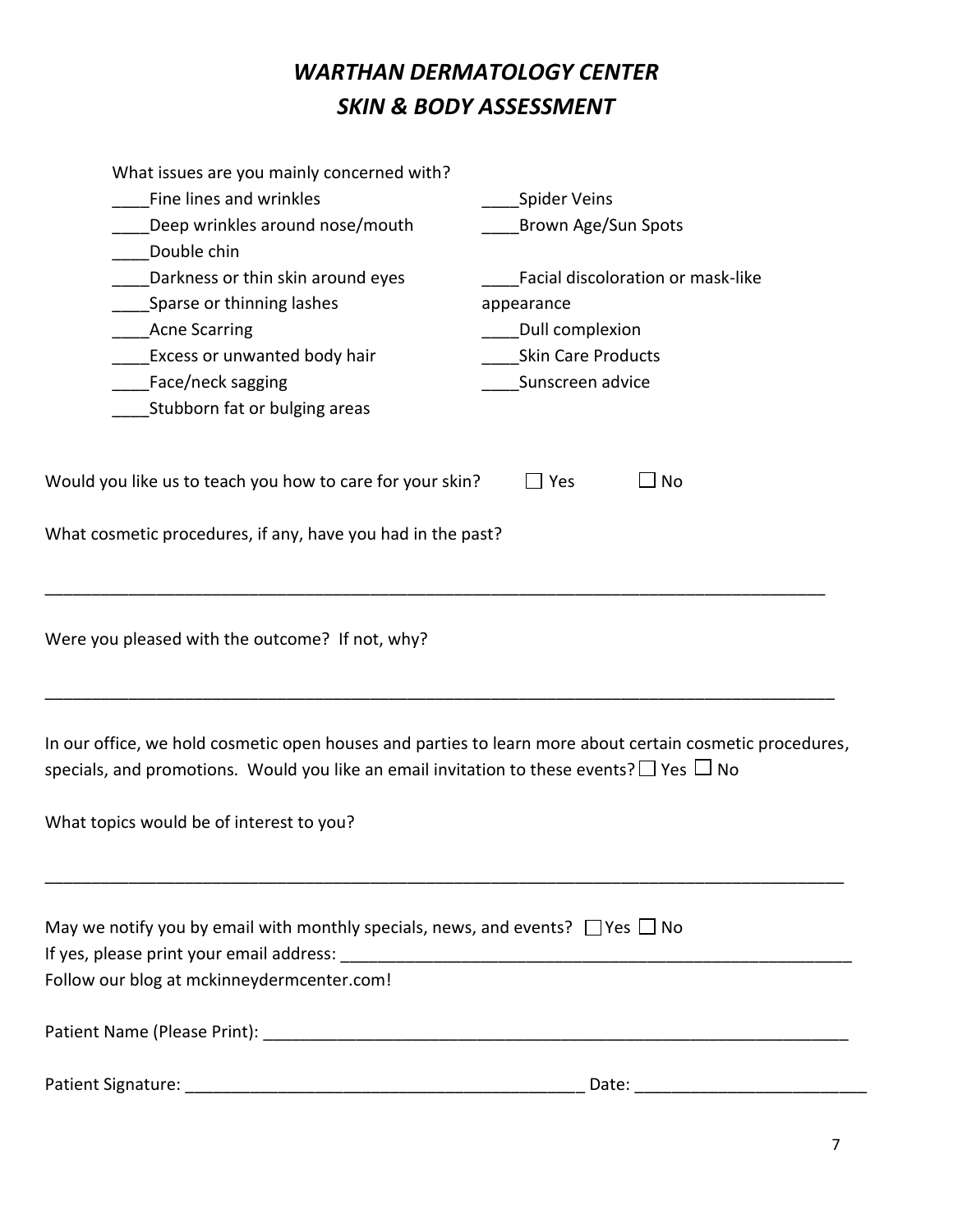**BENEFITS ASSIGNMENT:** I hereby authorize the assignment of benefits (payments) directly to Warthan Dermatology Associates, PA, for all my insurance claims including Medicare, private insurance and any other health/medical plan related to services received. I agree to pay any and all charges that exceed, or are not covered by my insurance. I understand that co-pays, deductibles, and non-covered services are due at the time of service.

Signature of responsible party: \_\_\_\_\_\_\_\_\_\_\_\_\_\_\_\_\_\_\_\_\_\_\_\_\_\_\_\_\_\_\_\_\_\_\_\_\_\_ Date: \_\_\_\_\_\_\_\_\_\_\_\_\_\_\_\_\_\_\_

**RECORDS RELEASE:** I authorize the release of any medical information necessary for the purpose of processing claims with my insurance company. I permit a copy of this authorization to be used in place of the original. Signature of responsible party: \_\_\_\_\_\_\_\_\_\_\_\_\_\_\_\_\_\_\_\_\_\_\_\_\_\_\_\_\_\_\_\_\_\_\_\_\_\_\_ Date: \_\_\_\_\_\_\_\_\_\_\_\_\_\_\_\_\_\_\_\_

**HIPAA:** Warthan Dermatology Center complies with the Health Insurance Portability and Accountability Act. By signing this form, you consent to our use and disclosure of protected health information about you for treatment, payment and health care operation. This also means we may not disclose information, including medical diagnosis, test results or treatment plans to anyone other than you, for example spouse, child over the age of 18 or any other relation without your written consent. The initials

### **AUTHORIZATION FOR MEDICAL TREATMENT OF A MINOR:**  $\Box N/A$

Name of Minor: \_\_\_\_\_\_\_\_\_\_\_\_\_\_\_\_\_\_\_\_\_\_\_\_\_\_\_\_\_\_\_\_\_\_\_\_\_\_\_\_\_\_\_ Date of Birth: \_\_\_\_/\_\_\_\_\_/\_\_\_\_\_\_\_ I, parent or guardian of the above named minor, do hereby authorize providers of Warthan Dermatology Center to administer dermatologic medical care to my child. It is my intention that this authorization be effective during my absence.\_\_\_\_\_\_\_\_\_\_ initials

### **AUTHORIZATION FOR PHOTOGRAPHY:**

I understand that photography may be taken for the purpose of diagnosis and treatment of your condition, as well as medical education and is considered part of your medical record. The maintials

#### **REFERRALS:**

If your insurance requires a referral from your primary care physician, it is your responsibility to obtain a referral for your visit **PRIOR** to your appointment. If we do not have the authorization on file, you will not be seen and may be charged a cancelled appointment fee. If you choose to be seen without your referral, you will be responsible for payment in full at the time of service. The limitials

### **FEMALE PATIENTS OF CHILD BEARING POTENTIAL:**

I understand that if I am trying to get pregnant or I become pregnant, I will stop all oral and topical medications you have prescribed and contact this office. The manufacture initials

Effective Date: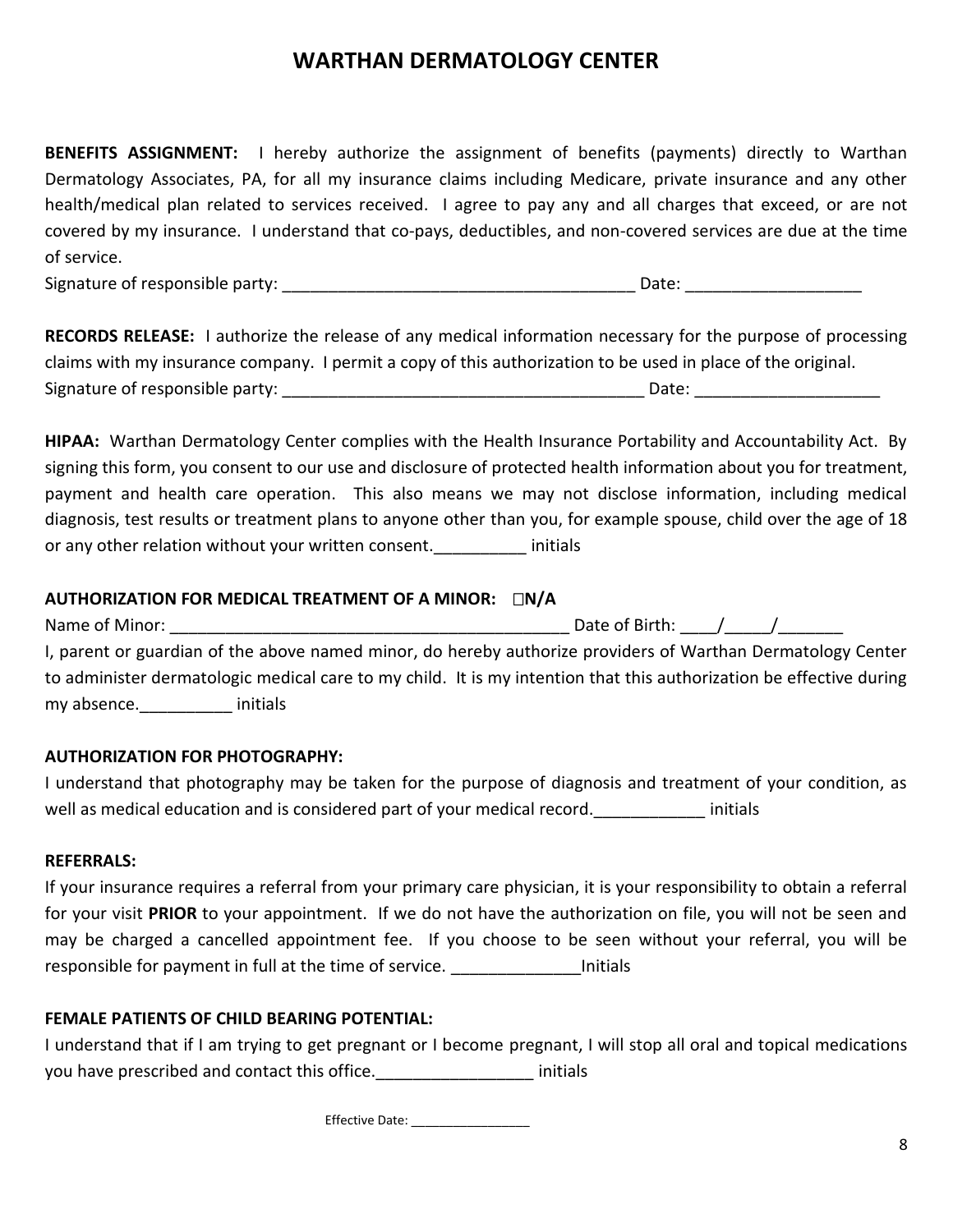### **PATIENT AUTHORIZATION FOR USE AND DISCLOSURE OF PROTECTED HEALTH INFORMATION FOR PURPOSES REQUESTED BY THE PRACTICE**

By signing this authorization, I authorize Mandy Warthan, M.D. to use and/or disclose certain protected health information (PHI) about me. This authorization permits Mandy Warthan, M.D. to use and/or disclose the following individually identifiable health information about me including symptoms, test results, diagnosis, treatment and related medical information. We may disclose this information to other healthcare providers who are participating in your treatment, to pharmacists, to laboratories and to family members who are helping with your care, but to no third parties not involved in your healthcare treatment and/or payment regarding your healthcare treatment.

The information will be used or disclosed to a person or organization to which health information is necessary for your treatment to obtain payment, and for health care operations, including administrative purposes and evaluation of the care you receive. The Practice may receive payment or other remuneration from a third party, including your insurance company, in exchange for using or disclosing the PHI.

> Mandy L. Warthan, M.D. 5913 Virginia Parkway, Suite 300 McKinney, Texas 75071

Signed by:

Signature of Patient or Legal Guardian Relationship to Patient

Patient's Name **Date** 

 \_\_\_\_\_\_\_\_\_\_\_\_\_\_\_\_\_\_\_\_\_\_\_\_\_\_\_\_\_\_\_\_\_\_\_\_ Print Name of Patient or Legal Guardian

**PATIENT/GUARDIAN TO BE PROVIDED WITH A SIGNED COPY OF AUTHORIZATION ON REQUEST.**

\_\_\_\_\_\_\_\_\_\_\_\_\_\_\_\_\_\_\_\_\_\_\_\_\_\_\_\_\_\_\_\_\_\_\_\_ \_\_\_\_\_\_\_\_\_\_\_\_\_\_\_\_